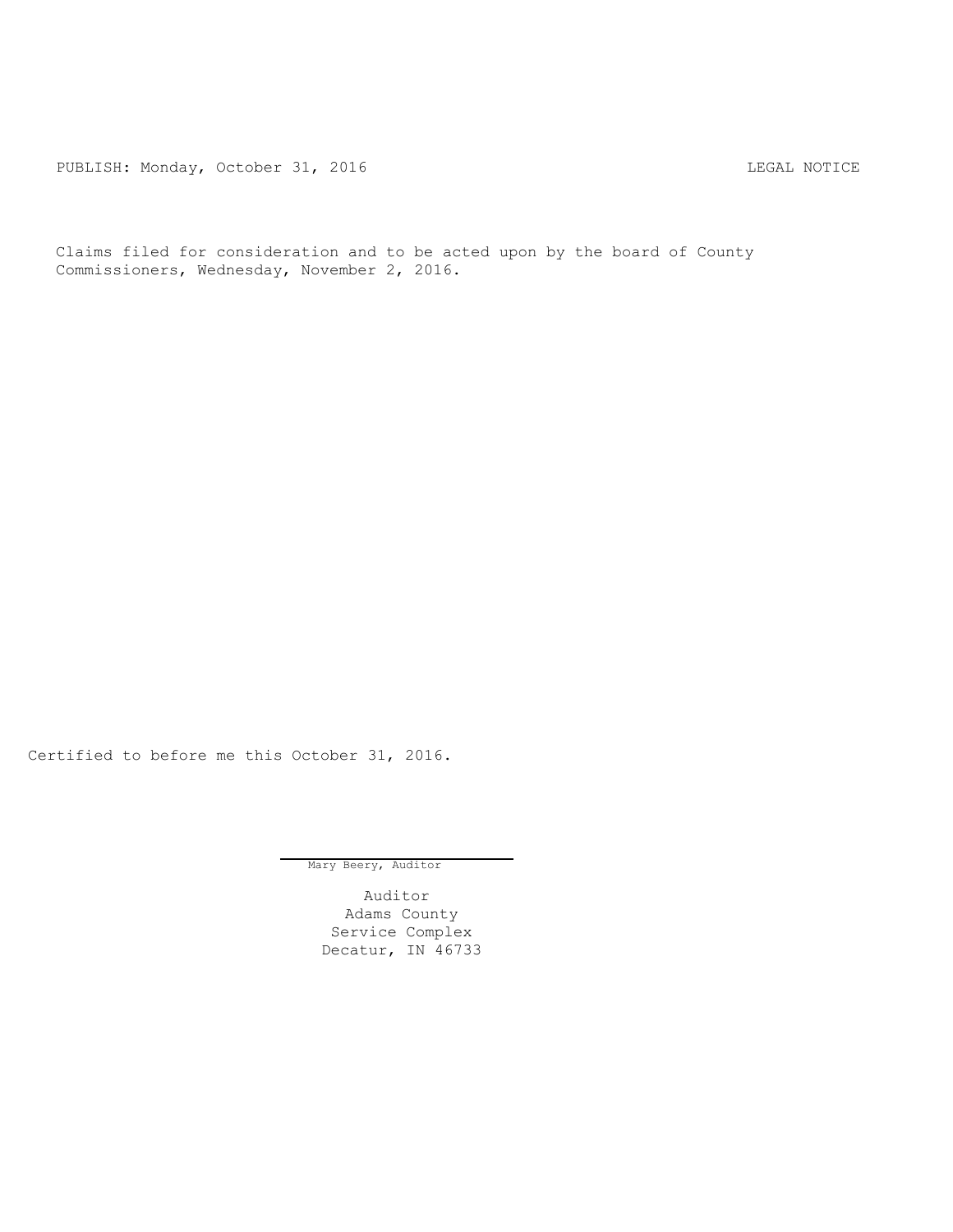

## **Claims Docket for Newspaper Adams County, Indiana**

## For Period: **10/5/2016** to **10/18/2016**

*313 W. Jefferson St. Decatur, IN 46733 (219) 724-2600*

## Date Claims to be Paid: **11/2/2016**

| <b>Vendor</b>                            | Amount     | Vendor                                 | Amount     |
|------------------------------------------|------------|----------------------------------------|------------|
| Adams County Council On Aging, Inc.      | 2,200.00   | Adams Memorial Hospital                | 39,238.26  |
| Appraisal Research Corporation           | 6,357.48   | Berne Ready Mix                        | 53.10      |
| Suburban Propane LP                      | 38.50      | Cintas Location #338                   | 54.35      |
| City Of Decatur                          | 262.92     | Decatur True Value                     | 45.17      |
| <b>Complete Printing Service</b>         | 449.00     | Computer Systems, Inc.                 | 11,676.00  |
| Dealership Holdings LLC                  | 43.37      | Decatur Daily Democrat                 | 205.82     |
| Decatur Tire Center                      | 39.50      | Erie Haven                             | 2,557.20   |
| Fleming Excavating, Inc.                 | 197.00     | Gordon Food Service                    | 2,405.90   |
| Graybar                                  | 224.64     | H M L, Inc.                            | 40.00      |
| <b>Heller Nursery</b>                    | 139.25     | The Janitors Supply Company, Inc.      | 353.00     |
| Mark S. Gresla, MD                       | 420.25     | Monroe Water Department                | 201.55     |
| Park Center, Inc.                        | 103,574.00 | Selking International                  | 884.45     |
| Stone-Street Quarries, Inc.              | 129.68     | Top Supply Company LLP                 | 194.04     |
| Treasurer of Adams County                | 2,218.47   | <b>Ulman's Carpet Cleaners</b>         | 495.00     |
| Welder Services, Inc.                    | 40.05      | West Payment Center                    | 1,046.69   |
| Adams County Highway Department          | 1,588.56   | Adams County Automotive Supply, Inc.   | 308.00     |
| Adams Central Community Schools          | 427.15     | Croy Machine & Fabrication, Inc.       | 145.72     |
| Jay County REMC                          | 54.77      | Purdue University                      | 801.68     |
| Assoc. of IN Prosecuting Attorneys, Inc. | 300.00     | Bluhm & Reber                          | 180.00     |
| Waste Management                         | 462.36     | Indiana Assoc. Of County Commissioners | 690.00     |
| Don Myers Plumbing                       | 1,129.33   | B & K Hydraulics LLC                   | 75.00      |
| <b>Boyce Forms Systems</b>               | 469.30     | Youth Opportunity Center, Inc          | 1,960.00   |
| Summit City Reporting, Inc.              | 705.04     | Connie Sprunger                        | 65.56      |
| Zurcher's Best-One Tire & Auto Care, Inc | 2,557.70   | Matthew Bender                         | 128.43     |
| Kristina Nichols                         | 45.32      | Motorola Solutions, Inc.               | 262,785.60 |
| LuAnn K. Rehm                            | 38.33      | Brooks Construction Co., Inc.          | 49,756.25  |
| Harvest Land Co-op                       | 16,957.42  | Wal-Mart                               | 427.62     |
| Adams County Truck Repair, Inc.          | 136.29     | Rydin Decal                            | 148.76     |
| <b>ERS</b> Wireless Communications       | 1,620.90   | Michael G. Werling                     | 675.00     |
| Troyer's Market LLC                      | 2,980.10   | Tourkow, Crell, Roenblatt, & Johnston  | 224.00     |
| <b>Uricks Trucking</b>                   | 2,056.00   | Tracy Heltz Noetzel                    | 401.30     |
| Ultramax                                 | 2,163.00   | Alpine Falls, Inc.                     | 22.97      |
| Strahm Division of SGI                   | 17,407.80  | <b>Stationair's Express</b>            | 320.14     |
| Personal Touch Specialities & Gifts      | 74.74      | Microvote General Corporation          | 3,035.91   |
| FlexPAC                                  | 1,264.71   | Carrie Freeman                         | 30.16      |
| Julie A. Harkless                        | 8.52       | RICOH USA, INC.                        | 61.25      |
| Office Depot                             | 104.00     | National Association of Counties       | 688.00     |
| Decatur Ace Hardware                     | 296.51     | Association of Indiana Counties        | 85.00      |
| K-Tech Specialty Coatings Inc.           | 16,812.91  | First Response                         | 99.18      |
| O'Reilly Auto Parts                      | 16.17      | William Grimm                          | 36.96      |
| Brenda Alexander                         | 185.60     | Purdue CES Education Fund              | 98.86      |
| Corrisoft                                | 433.25     | Amy Rumschlag                          | 182.96     |
| Central Customer Charges                 | 185.14     | M. Rejena Bluhm                        | 43.70      |
| R & L Electronics                        | 229.90     | Jerandan Portable Toilets              | 434.75     |
| Eric D. Orr, Attorney                    | 264.00     | 3M Electronic Monitoring               | 15,922.65  |
| Ebberts Seed and Chemical                | 28.75      | Brad J. Weber                          | 25.00      |
| Indigital Telecom                        | 4,312.56   | The Java Bean Cafe                     | 60.46      |
| Matthew Lose                             | 33.66      | Coplin Piano Service                   | 285.00     |